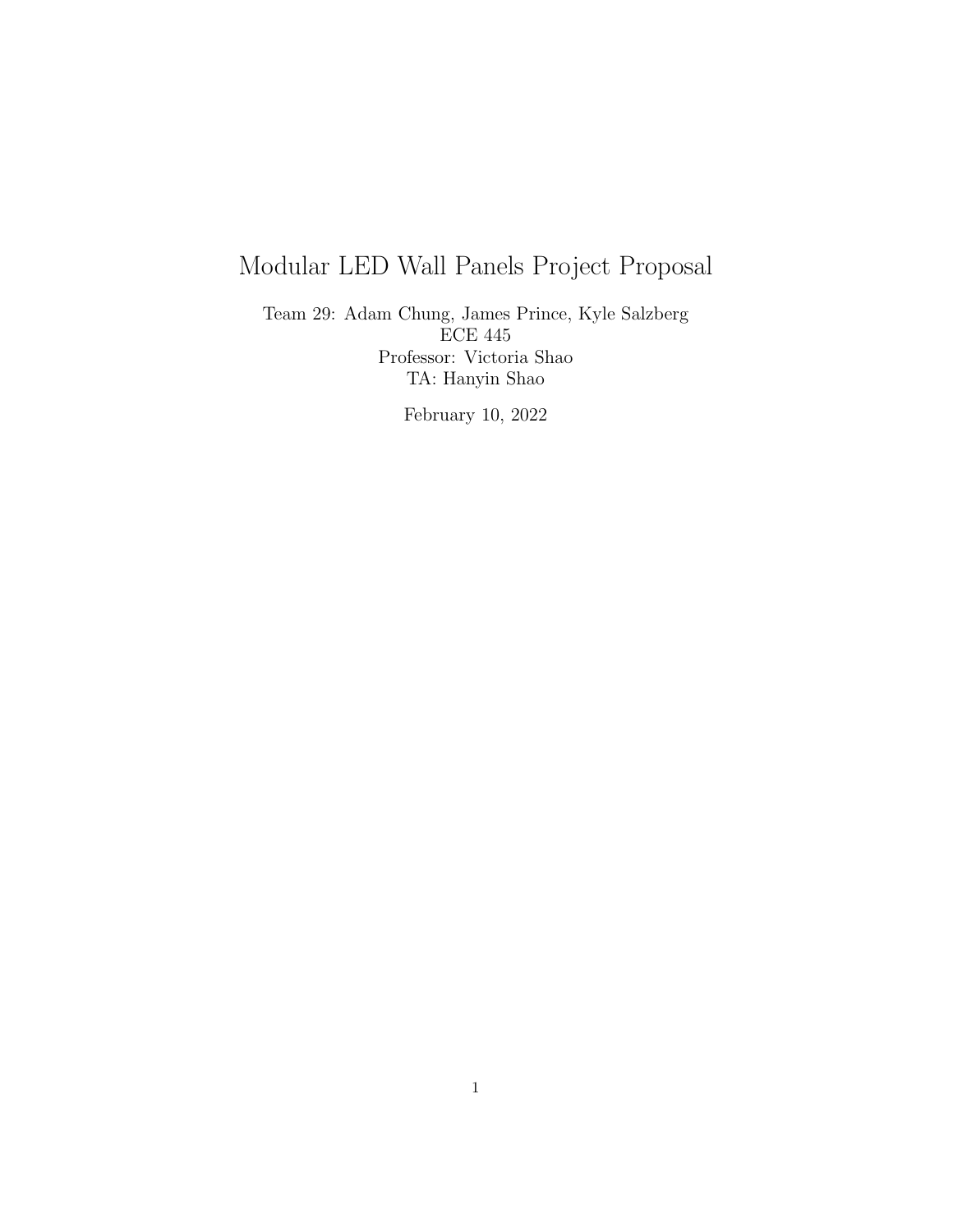## 1 Introduction

## 1.1 Problem

In recent years, LED decorations and the IoT marketplace have grown immensely in popularity. However, many of the commercially available products are either overpriced or provide very little customizability. Currently, most LEDs are only available as strips, with the few purchasable modular LED panels unable to display text or images. The linearity of LED strips hinders the user's ability to create 2-D displays tailored to their specific room dimensions. On the other hand, the lack of text and images on current modular LED panels restricts the possibilities for dynamic displays that can provide useful information.

### 1.2 Solution

We will design and implement multiple modular LED panels that are capable of displaying customizable text or images. The modular design allows for the user to connect together as many panels as desired, in relatively any shape (excluding diagonally). For example, with four tiles, the user can create either a 2x2 square, a 4x1 line, or an "L" shape.

The design is focused around a "core panel" containing the main control unit, which can then be connected to "expansion panels" in the manner described above. Each panel will contain an array of 8x8 serially addressable LEDs which can be illuminated in any color. Utilizing a smartphone, the user will be able to choose what image, text, or dynamic display will be shown on the panels. At all times, the central panel will recognize the overall configuration, updating the display to fit within the set boundaries.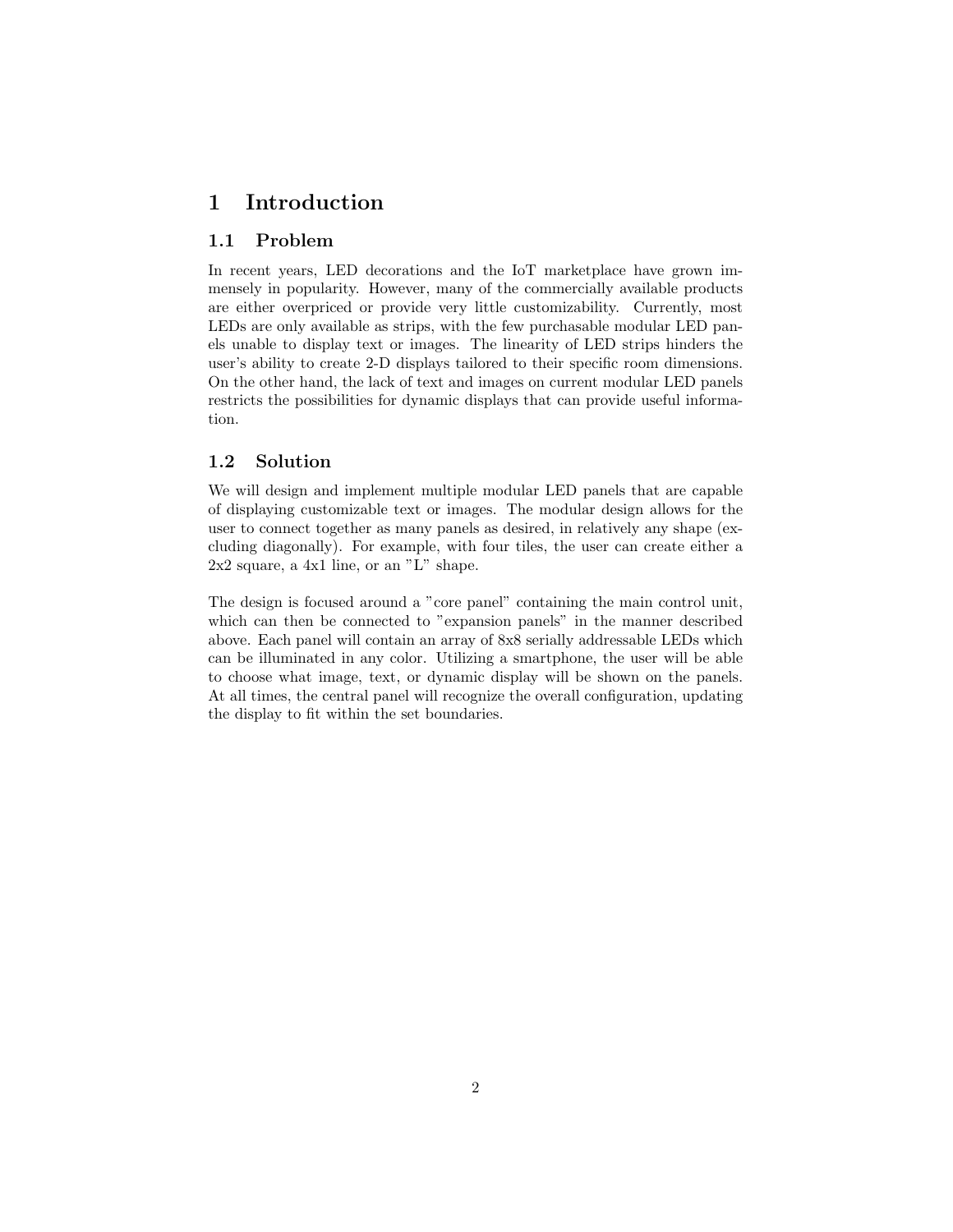## 1.3 Visual Aid



Figure 1: Configuration example 1 of four panels



Figure 2: Configuration example 2 of four panels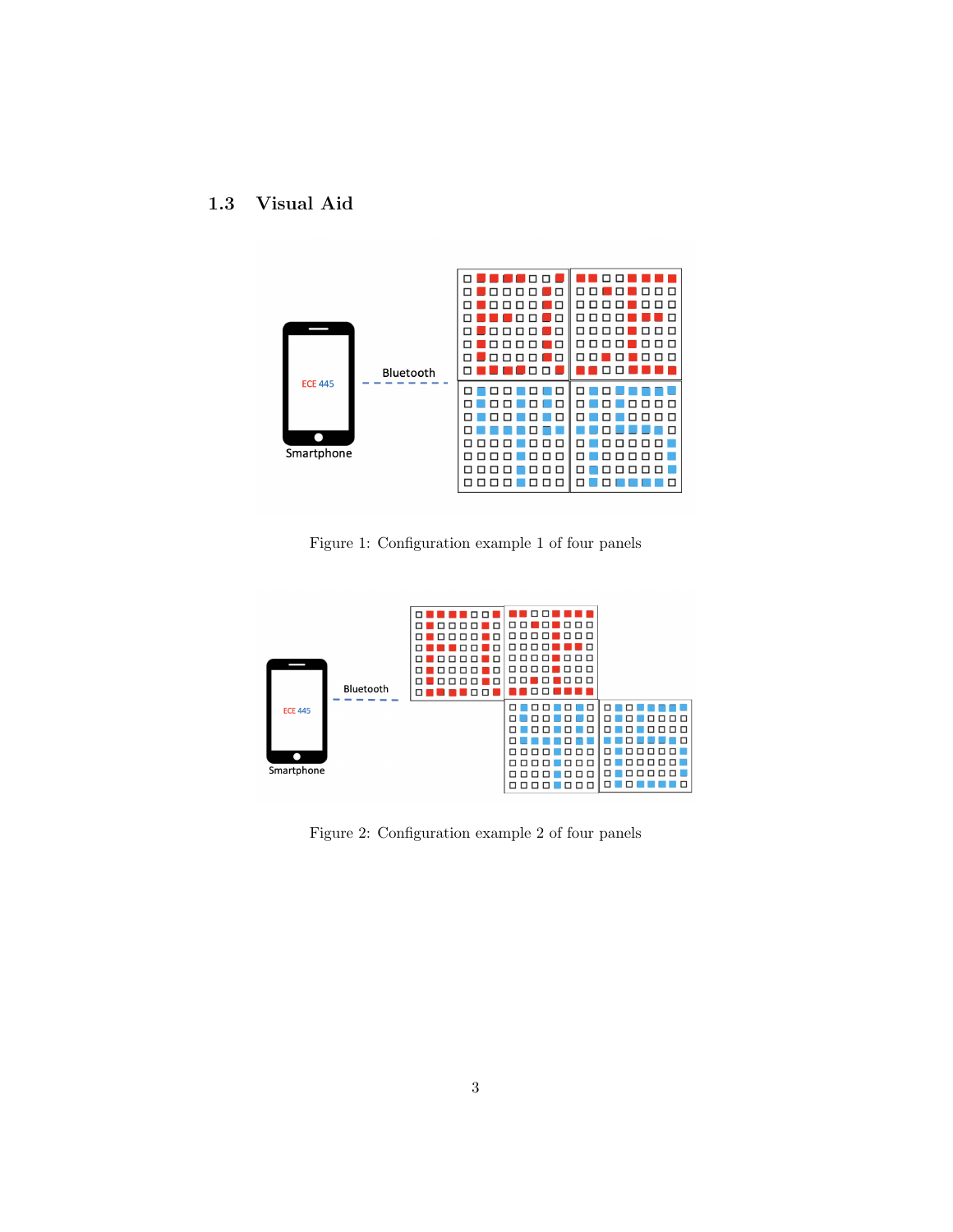## 1.4 High-level Requirements

- The panels must be able to display text, images, and dynamic effects that can adapt to current configuration.
- "Core panel" must automatically recognize any change to the configuration of expansion tiles, updating the display output to each tile to fit within the new boundaries in under 1 second.
- Panels must be able to be controlled through Bluetooth by a smartphone or other external device.

## 2 Design

## 2.1 Block Diagram



Figure 3: Block Diagram

## 2.2 Subsystem Overview

#### 2.2.1 Power

The power subsystem will be plugged into a standard North American outlet which outputs 120 V AC rated at 15 A. Utilizing a power adapter we will step down the 120 V to a 5 V DC supply.

Requirement 1: AC - DC converter must be able to output  $5V \pm 0.1$  V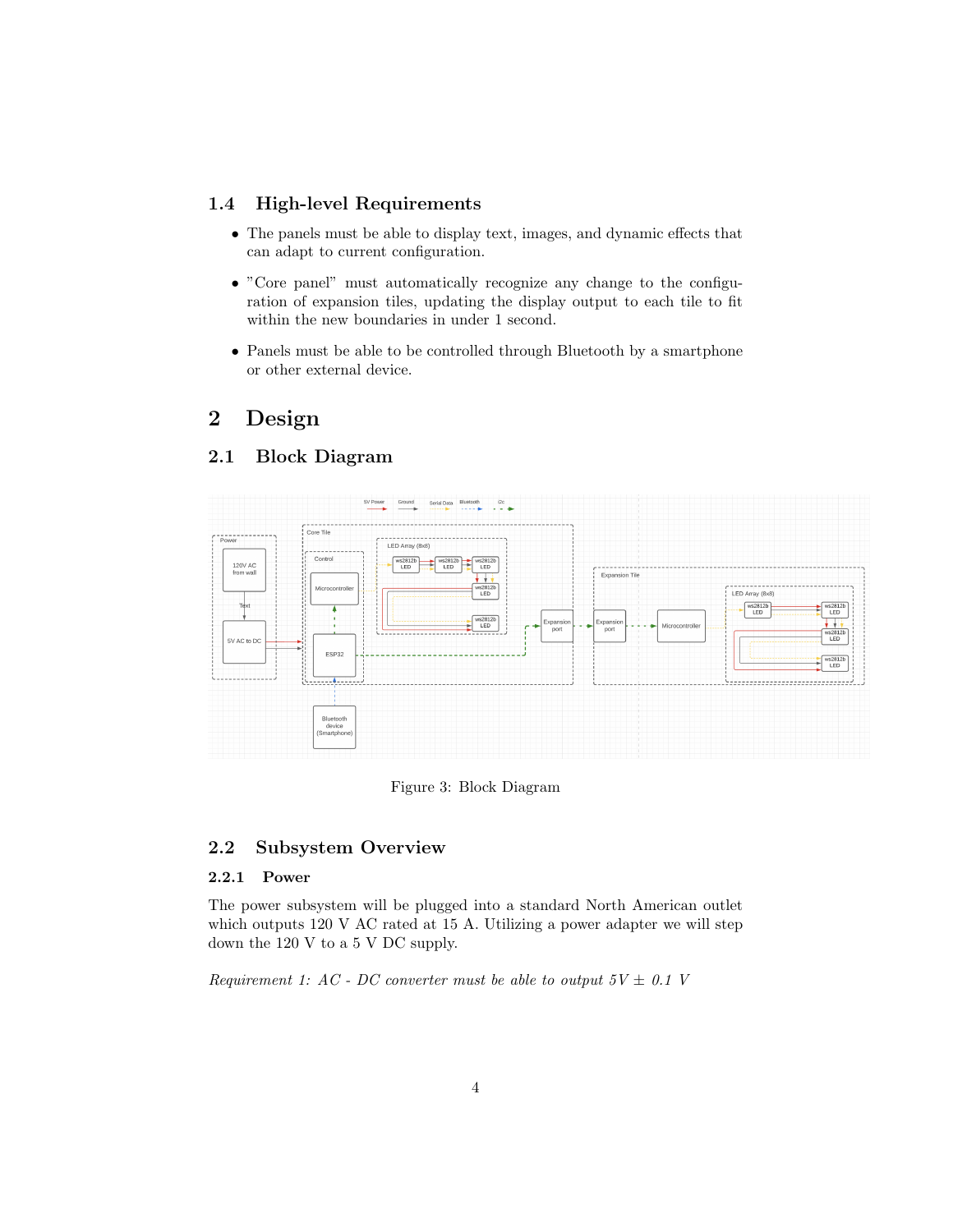#### 2.2.2 Main Tile: ESP32

The ESP32 will control the overall image being displayed on the panels. Through I2C, it will send packets of data to each microcontroller, containing the data that is to be displayed. Additionally, the ESP32 will poll the microcontrollers on the secondary panels to determine the current configuration of all panels, adjusting the image output accordingly. Finally, this chip will facilitate the Bluetooth connection between our product and the user's smartphone.

Requirement 1: Must be able to establish Bluetooth connection with smartphone in under 5-7 seconds.

Requirement 2: Must be able to process algorithm to determine overall configuration of all panels.

#### 2.2.3 Expansion Tile Microcontroller

Each expansion panel's microcontroller will receive a stream of packets through I2C from either the main tile or previous expansion tiles. Each tile will parse through the data stream and display its image on the LEDs, and forward other tiles' packets to subsequent expansion tiles.

Requirement 1: Each microcontroller must receive a packet stream, and forward packets to other panels on the appropriate pin. Requirement 2: Each microcontroller must parse its packet and update the LED array attatched to the expansion panel.

#### 2.2.4 LED Array

The LED Array will be composed of an 8x8 array of WS2812B LEDs. These are serially addressable LEDs that are controlled by sending a bitstream indicating what color each LED should be illuminated as. The microcontroller only has to interface with the first LED, with each LED sending the bitstream to its subsequent neighbor.

Requirement 1: Each LED must display correct color and brightness as indicated by the user.

#### 2.2.5 Expansion Port

The expansion port is essentially a connector that will transfer both voltage, ground, and data signals between each panel. The data will be transferred through the I2C protocol.

Requirement 1: Must be able to stay connected without any human assistance Requirement 2: Must be flush with all adjacent panels ( $\leq 5mm$ )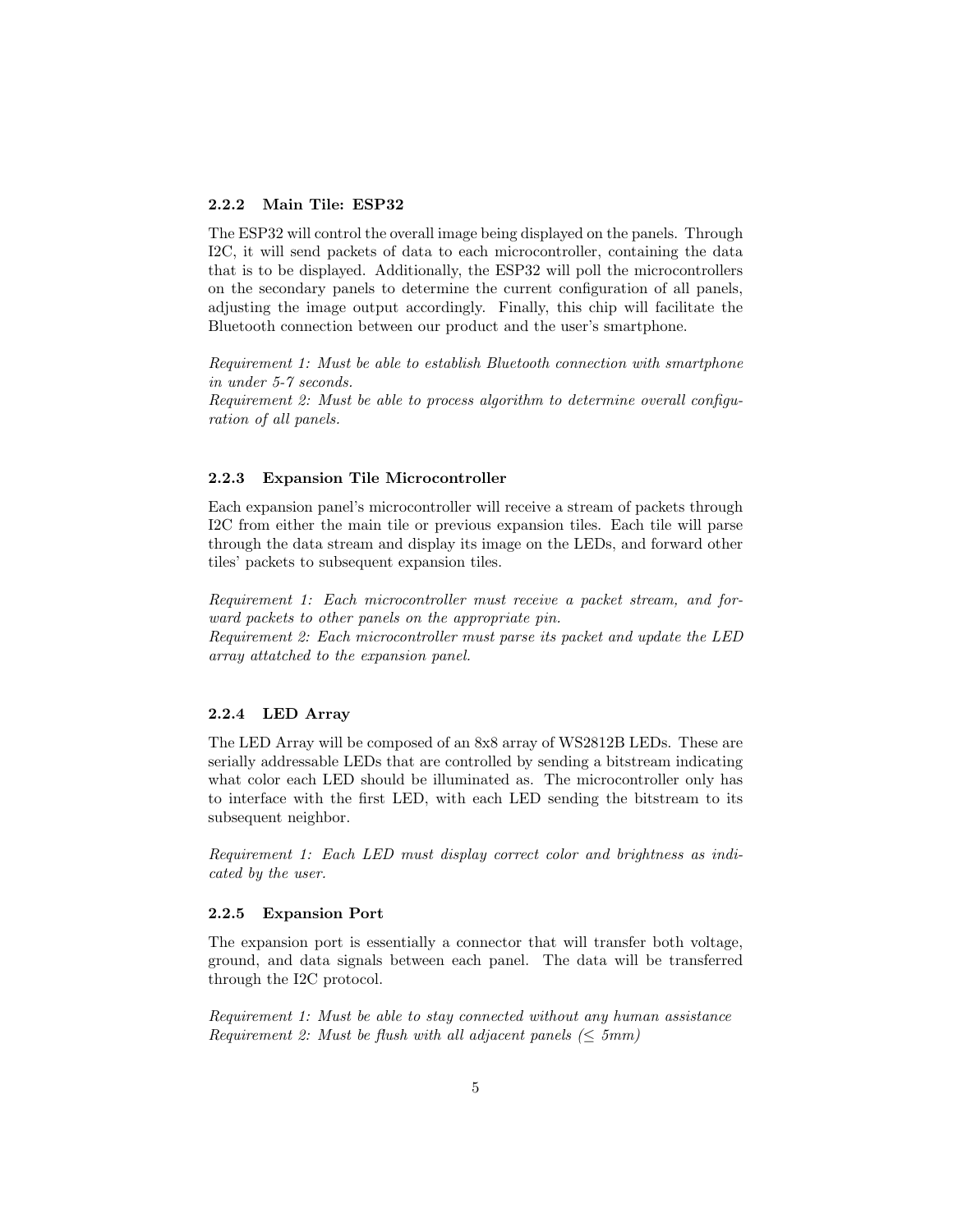#### 2.3 Tolerance Analysis

A significant part of our design will be the successful illumination of the LEDs as specified by the user. If the algorithm and control units that describe how the LEDs should be lit up are incorrect, this would pose a significant risk to the successful completion of our project. Furthermore, not delivering adequate power to the LEDs could result in diminished brightness, or even prevent them from turning on. As more panels are added to the system, we want all LEDs to remain bright without needing an additional power supply.

Individual LED power usage: 3V, 20mA (at full brightness) Panel size: 8x8; 64 LEDs per panel  $3V * 60mA = 180mW$  $180mW * 64 = 11.52W$ 

Based on our calculations, each panel will draw 11.5W of power at peak usage. We plan on using a power adapter with a supply of at least 30W. With this adapter we can have around 3 panels connected before a noticeable brightness decrease.

## 3 Ethics and Safety

#### 3.1 Ethics

While there is not an excessive amount of ethical issues that arise with our project, we still must take into consideration a few key ethical standards. Code I.1 of the 7.8 IEEE Code of Ethics states that we must "protect the privacy of others" [1]. With users of our product potentially entering in sensitive information to be displayed on the LED panels (e.g., text messages) we must take measures to ensure the privacy of this information. Since we don't plan on storing any user data, we must inform the user of this, but also ensure the user knows of the potential risk of sharing any private information.

Additionally, during the development of our project we must make sure to be honest and trustworthy with our teammates and any others who provide us with assistance. As Section 1.3 of the ACM Code of Ethics states, we must be "honest about [our] qualifications, and about any limitations in [our] competence to complete a task" [2]. This is a crucial standard to follow during development, for designing anything that is outside of our qualifications could lead to potential failure and harm. It is essential for us as teammates to communicate with each other and understand each person's area of expertise.

#### 3.2 Safey

Issues of safety will mostly arise during our time in the lab. We should "never work in the laboratory alone" and will always "clean up after [ourselves]" [3]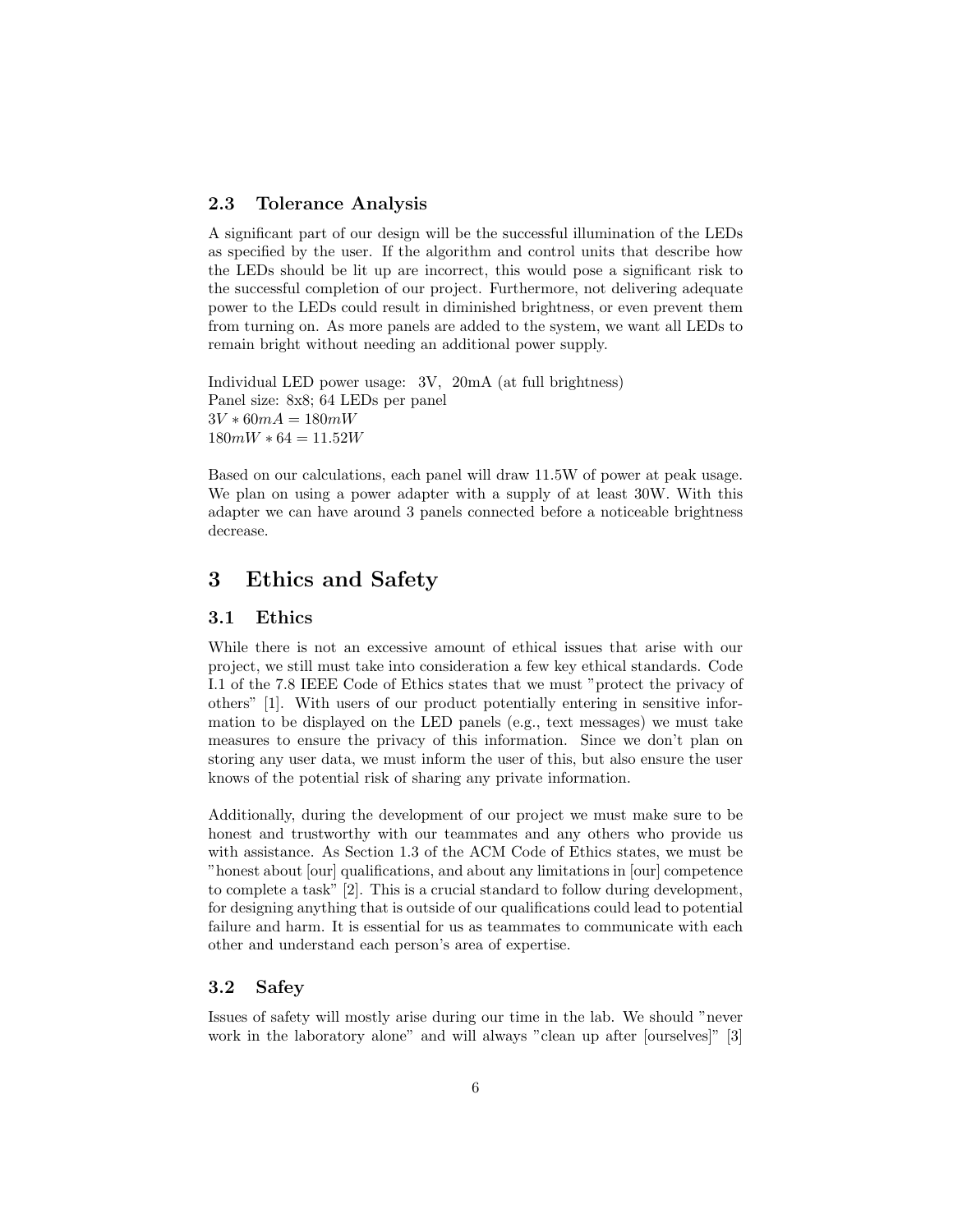as stated by the ECE 445 lab rules. Working in the lab alone could lead to potentially dangerous situations if something happens and no TA or professor is present. Also, it is important to clean up after ourselves, for students who use the lab after us may or may not know the potential risks of any equipment we were previously using. Lastly, we will likely be soldering in the lab, so we must always keep to best practices while doing any soldering work.